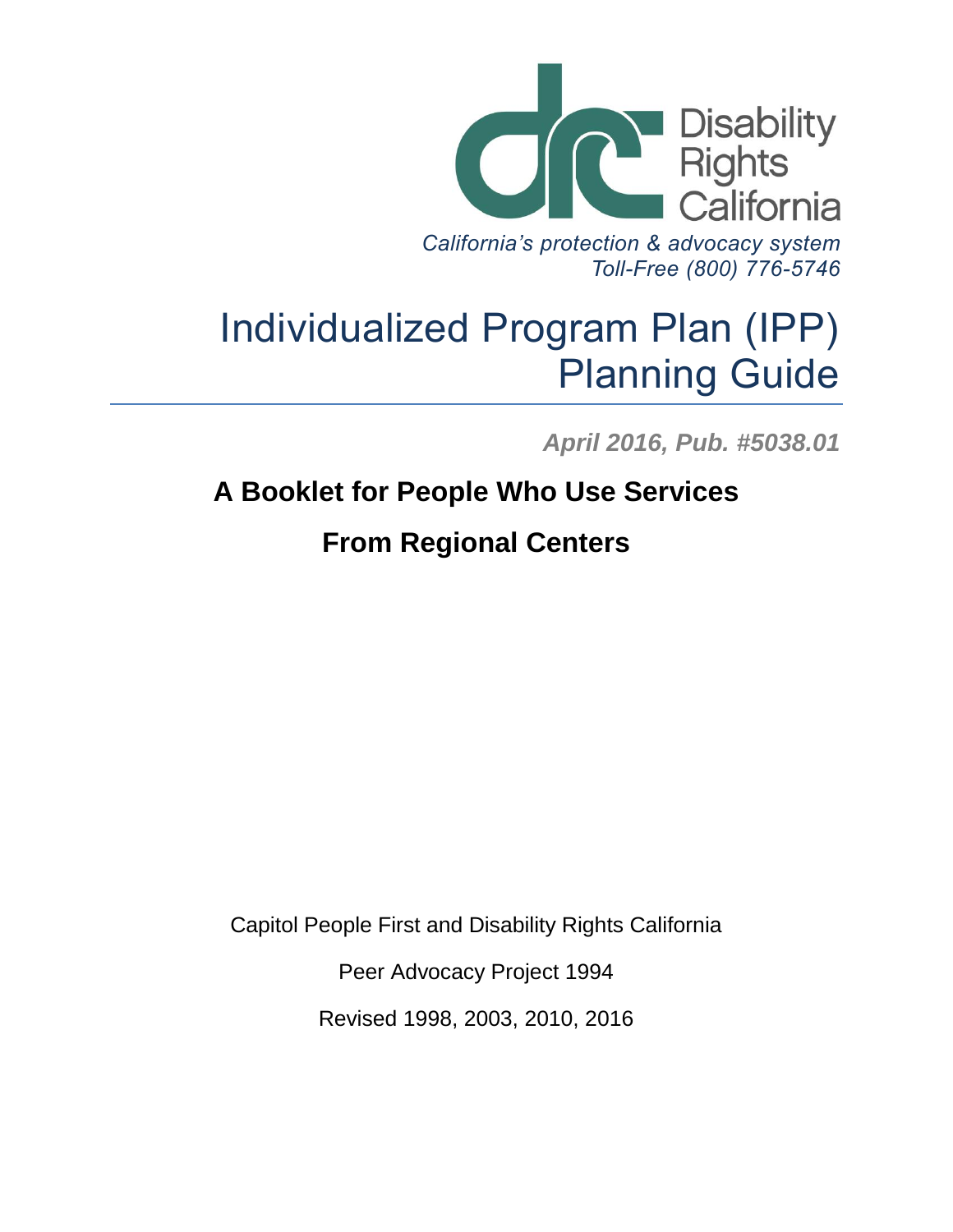## **The Lanterman Act**

In California, people with developmental disabilities have the right to services that help them be a part of their communities and the law says people who use Regional Centers have the right to make decisions about the services and supports they need, including but not limited to:

- Where to live
- Who to live with
- Where to work or go to school
- Who to have for friends
- What to do for fun
- What to do in the future
- What services and supports you want and need

Also see the Rights Under the Lanterman Act publication at <http://www.disabilityrightsca.org/pubs/PublicationsRULAEnglish.htm>

#### **Who Can Receive Services Under the Lanterman Act?**

There are three groups of people who can get services under the Lanterman Act:

- 1. People who meet the Lanterman Act's definition of developmental disability in the Lanterman Act, including people with a substantial disability because of their cerebral palsy, epilepsy, autism, intellectual disability, and other conditions closely related to intellectual disability or that require similar treatment.
- 2. People who are at high risk of having a child with a developmental disability.
- 3. Babies and children under age 3 who are at high risk of becoming developmentally disabled.

## **What is an Individual Program Plan (IPP)?**

An IPP is an action plan that talks about the assistance you need to live the way you want.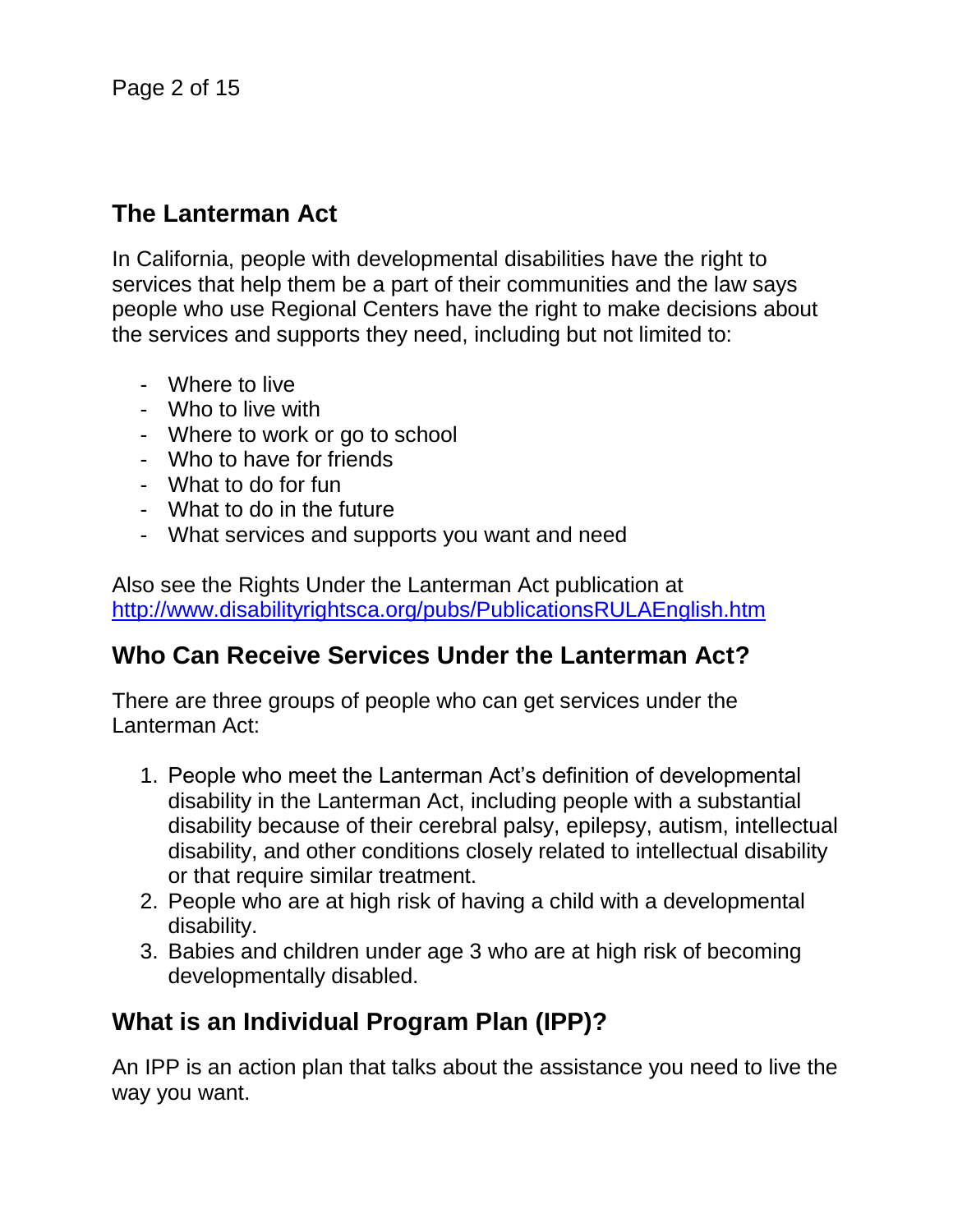An IPP identifies your goals, services, and supports so you can be more independent and participate in the community.

An IPP is a written agreement and contract between you and the Regional Center. It is written in a way you can understand.

### **Timeline for an IPP**

The law says people must have an IPP meeting at least once every **3 years**. Some people have an IPP done each year. You can ask for an IPP meeting at any time. Call your Regional Center service coordinator to schedule the IPP meeting.

After you ask for an IPP meeting, it must happen within **30 days**.

If a final decision cannot be reached on any issue(s), you can schedule another meeting within **15 days** or file an appeal.

If the regional center says **"NO"** to any new service request, the laws say that you must get a written notice of the denial within **5 days** in your preferred language.

If the Regional Center says it wants to change or end a service you are already getting, and you disagree, it must give you a written notice in your preferred language **30 days** before the change or cut-off. The notice must include an appeal form that you can fill out if you choose to appeal.

#### **Why Your IPP Meeting is Important**

Your IPP meeting is the only time your IPP can be officially talked about and written up. If your Regional Center calls you about changing your services, tell them you want to talk about it at an IPP meeting.

### **Your Rights at an IPP Meeting**

- You have a right to a written IPP that lists your future goals and what services you want and need.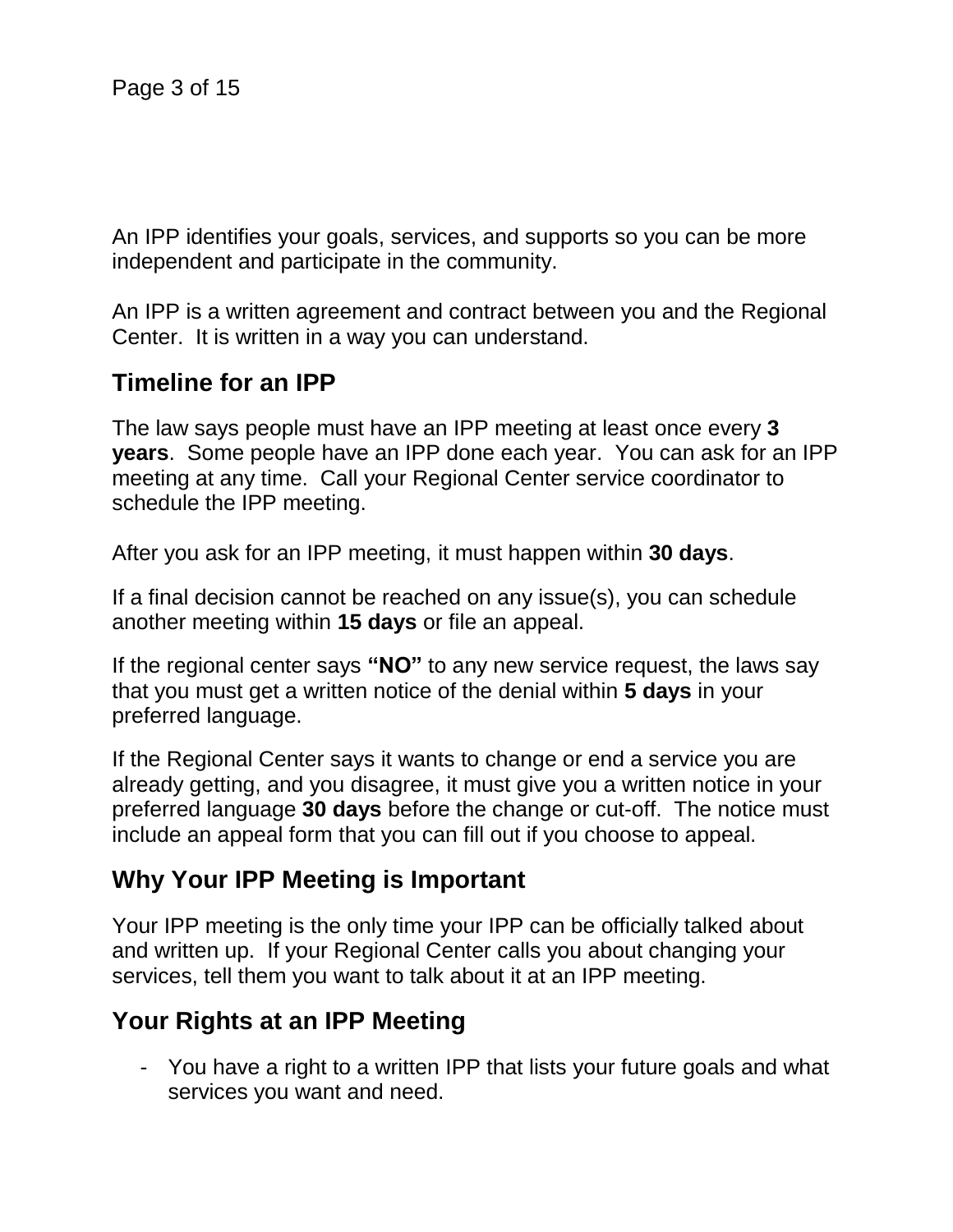- You have a right to services that are a part of your community not only in places or groups for people with disabilities.
- You have the right to help put together your IPP.
- You have the right to disagree with any change in services on your IPP, even if a meeting has not been held with you.
- You have the right to an interpreter or a facilitator (a helper) if you need one and the Regional Center has to get one for you.
- You have the right to be at your IPP meeting and tell people what services you need and want.
- You have the right to have your IPP meeting in a place you want that is comfortable for you. The Regional Center cannot change your services or write your IPP without you attending the meeting.
- You have the right to be provided with documents such as IPPs, Assessment Plans, IPP Rights, Appeal Rights, and Notices of Action in your native language.
- You have the right to get services and supports in the least restrictive environment.

The Regional Center and agencies that provide services to you, like group homes or programs, must allow you to make your own decisions.

They must give you important information that you need to make decisions in a way that you can understand.

### **Who is Part of the IPP Team?**

- You are the most important member.
- Parents and Legal Guardians.
- People who know you and care about you.
- Your service coordinator from the Regional Center who can get you the services you want and need.
- A Multidisciplinary Team, when appropriate.
- Anyone else you want there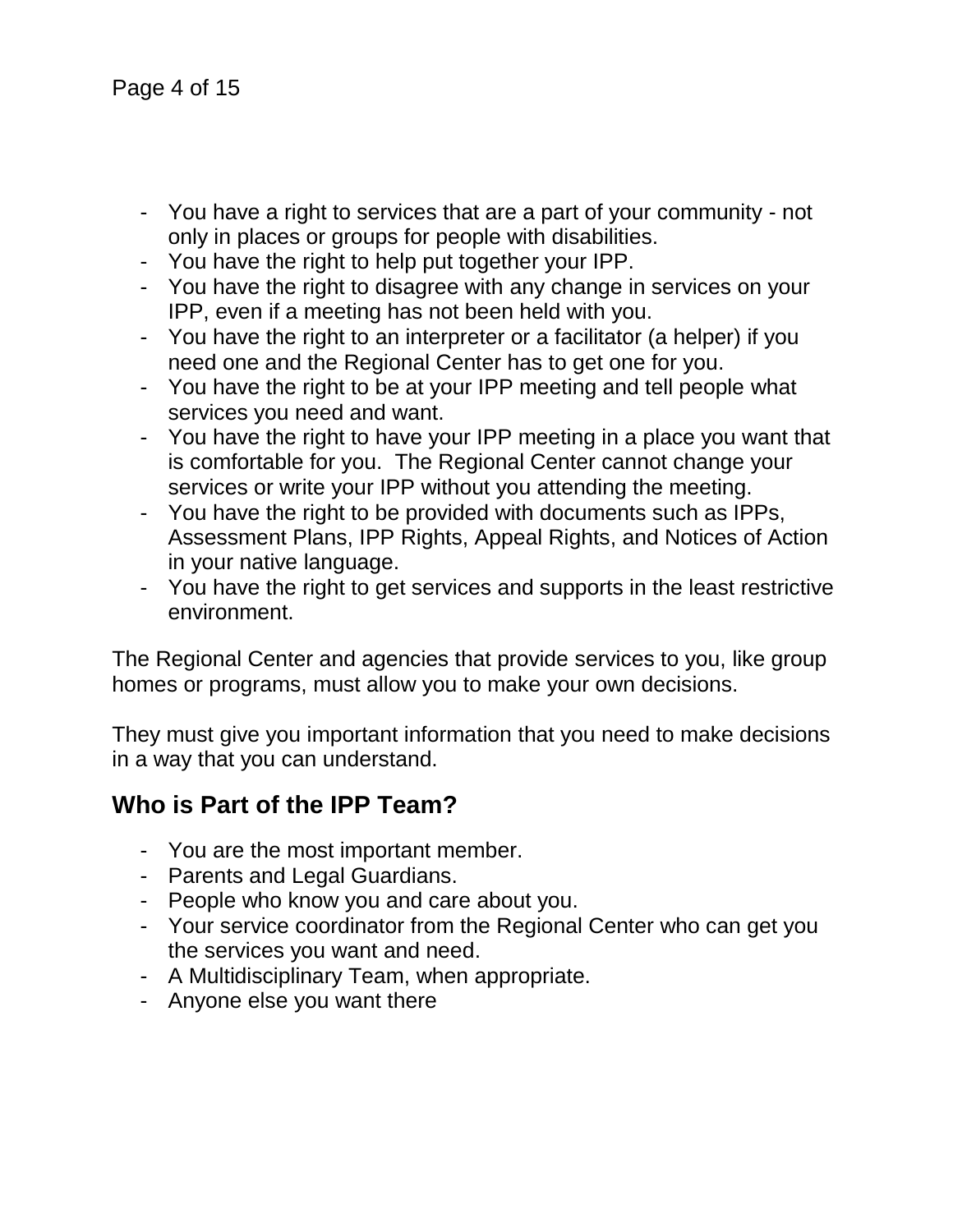## **What to do Before the IPP Meeting**

- Think about your goals for the future. Think about what you need to be healthy and safe in the community. Is there something new you would like to do?
- Review your old IPP to see what is working or not working. Ask a friend or family member to help. Is there something you would like to do differently?
- List your concerns and your goals.
- List the services and supports that you think would help you meet your goals.
- Talk to people you trust about what you want to say at your meeting. Then write it down or ask a friend or family member to assist you.
- Record what you want to say with a recorder and bring it to your meeting.
- Practice speaking up. You are your own best advocate about what you want and need.
- It's a very important meeting. Be prepared. Don't miss it.

The **IPP Meeting Planner** at the end of this booklet can help you plan for your meeting.

Also see 16 Tips for Getting Quality Regional Center Services for Yourself or Your Child at [http://www.disabilityrightsca.org//pubs/541301.pdf](http://www.disabilityrightsca.org/pubs/541301.pdf)

## **What to Do At Your IPP Meeting**

- Talk with your team about what you want and need.
- Share what you wrote (or recorded) about the plans and services you want.
- Be polite and assertive.
- You can ask to have a different service coordinator and you can ask to change the services that you get, if you need to.
- There must be a person at your meeting who can say "Yes" or "No" to what is in your IPP. This can be your service coordinator or other Regional Center staff.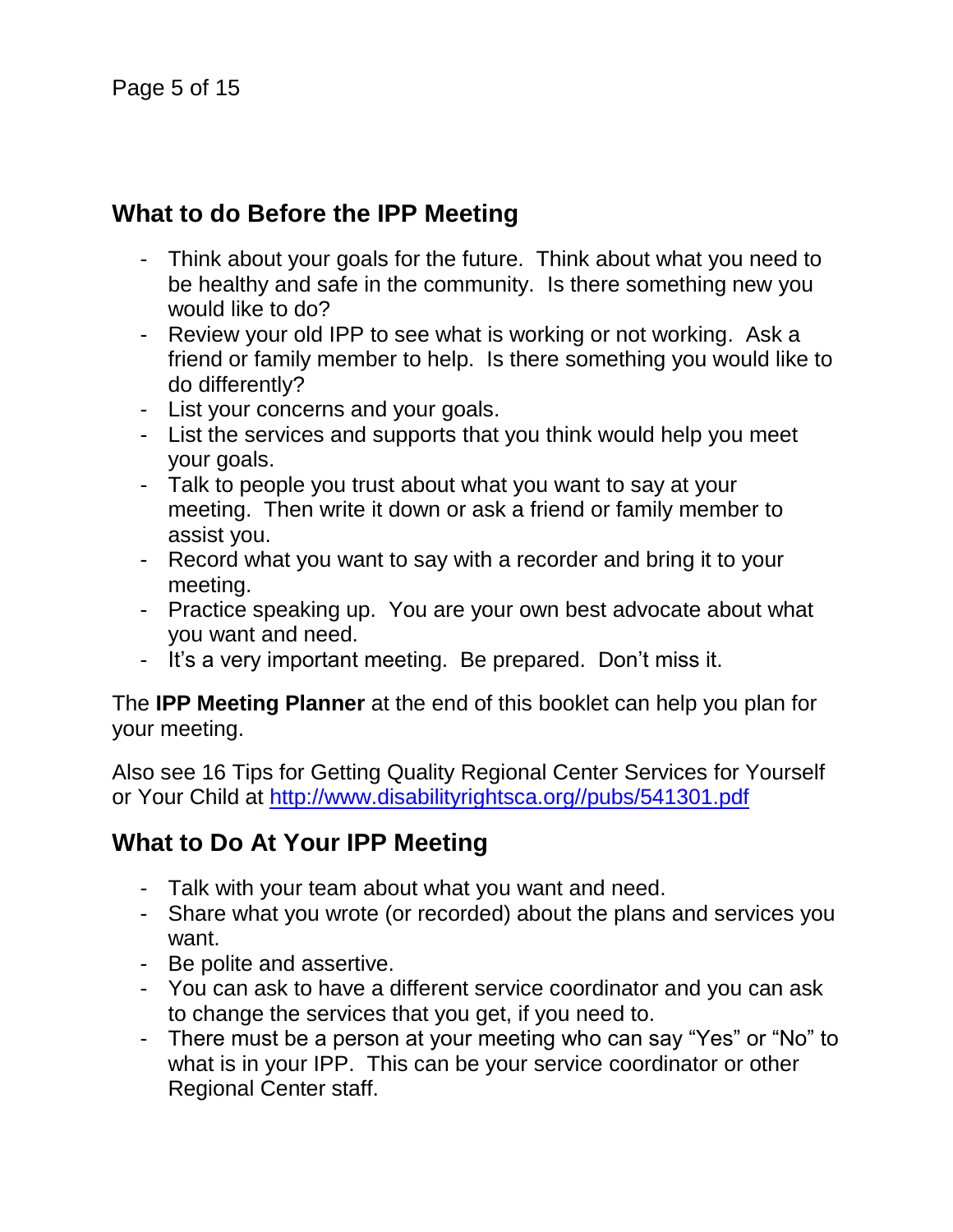- Ask if there are any new assessments, reports, or observations.
- Ask to talk about your strengths, interests, areas of growth, areas of need, and friendships.
- Ask any other questions you have about your progress or services.
- Share your present and future goals.
- Discuss any specific concerns you have.
- Share any home conditions that may impact your performance or behavior at school or work and any recent documents or medical updates.
- Take notes on recommendations and timelines, such as additional services or assessments.
- Say out loud what you understand about the decisions made, actions to be taken, timelines, and roles and responsibilities of each person at the meeting.
- Give feedback to the people working with you in areas where you noted positive effort, growth, or change.

If the person who can approve services in your IPP is not at your meeting, the Regional Center must set up another IPP meeting within **15 days.** The Regional Center staff member who approves services must attend.

## **Right to Services and Supports in Your IPP**

The Lanterman Act says your services and supports should help you be independent, a productive member of your community, and live in places where you are safe and healthy.

Here are some (but not all) of the services and supports the Regional Center can help you find and get.

- Assistance getting into school or a training program.
- Adaptive Equipment: If you need things that can support you to become more independent like wheelchairs or computers that speak. See Funding Assistive Technology through the Regional Center at [http://www.disabilityrightsca.org//pubs/557901.pdf](http://www.disabilityrightsca.org/pubs/557901.pdf)
- Advocacy Training: If you need to learn more about your rights to speak up for yourself.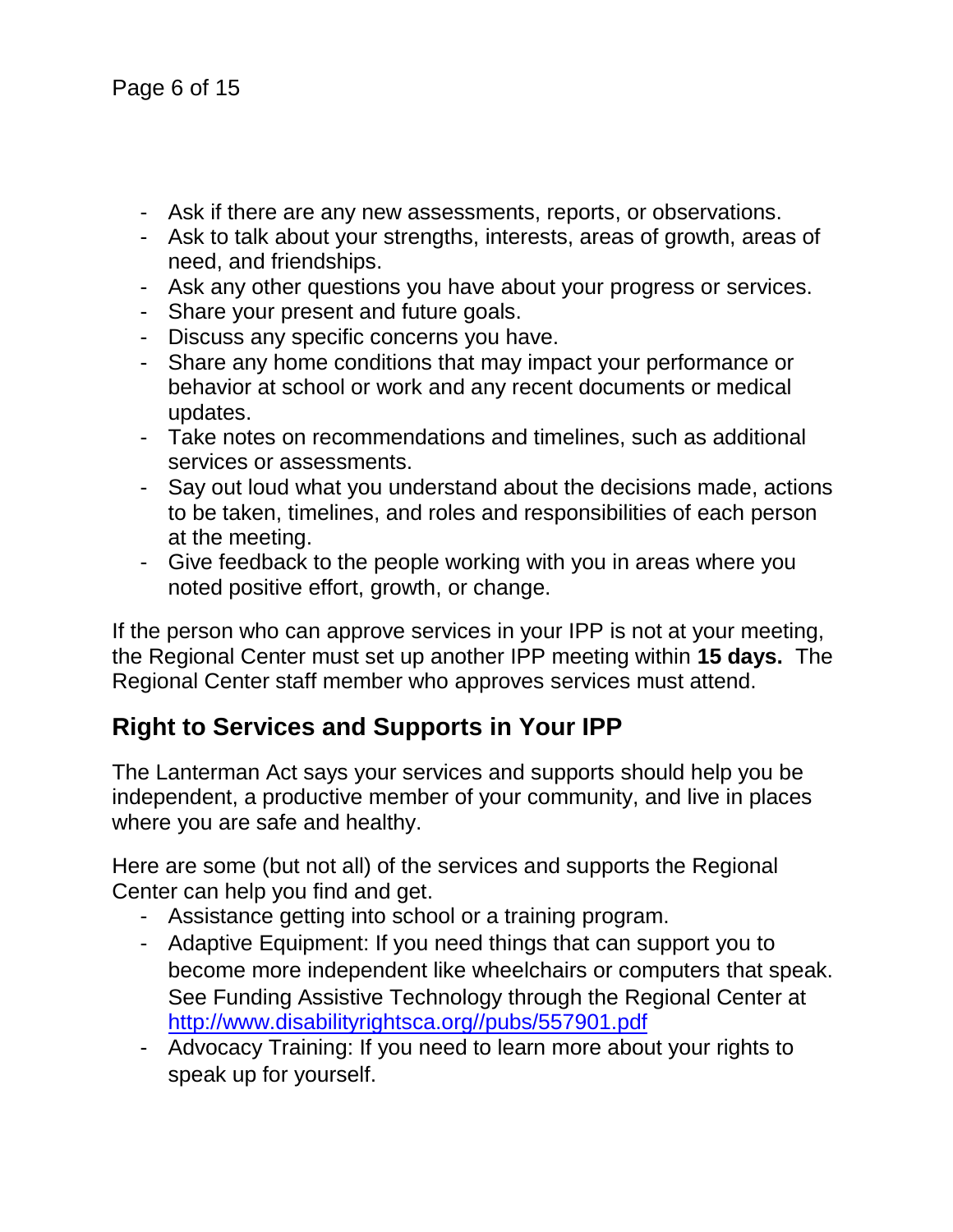See DDS Consumer Advisory Committee publications at <http://www.dds.ca.gov/ConsumerCorner/Publications.cfm>

- Transportation services and/or training to learn how to use buses and other transportation on your own.
- Crisis Services: If you need a plan in case you have an emergency.
- Parent Training: If you have children and you need to learn more about taking care of them.
- Sexuality: If you have questions about sex or need help with your relationships.
- Assistance with getting a job, including Supported Employment and putting together a small business.
- Living Services: Assistance with selecting and moving into a home, selecting roommates or housemates, household furnishings, common daily living activities and emergencies, becoming a participating member in community life and managing personal financial affairs, so you can be more independent.
- A facilitator to assist you, if you want to be on a committee or a member of a Board of Directors. See booklet about Facilitation from the DDS Consumer Advisory Committee at

<http://www.dds.ca.gov/ConsumerCorner/docs/FacilitationBooklet.pdf>

- Assistance to get involved in fun things happening in your community. See Using Your IPP to Plan for Community Activities <http://www.disabilityrightsca.org/pubs/506301SuppK.pdf>
- Other services you need to live a better life. This can be different for each person.

See a larger list at [http://www.disabilityrightsca.org//pubs/506301SuppC.pdf](http://www.disabilityrightsca.org/pubs/506301SuppC.pdf)

**Remember!** It's OK to ask for things you need that aren't on this list.

Write the services and supports you need in your IPP with the help of your IPP team.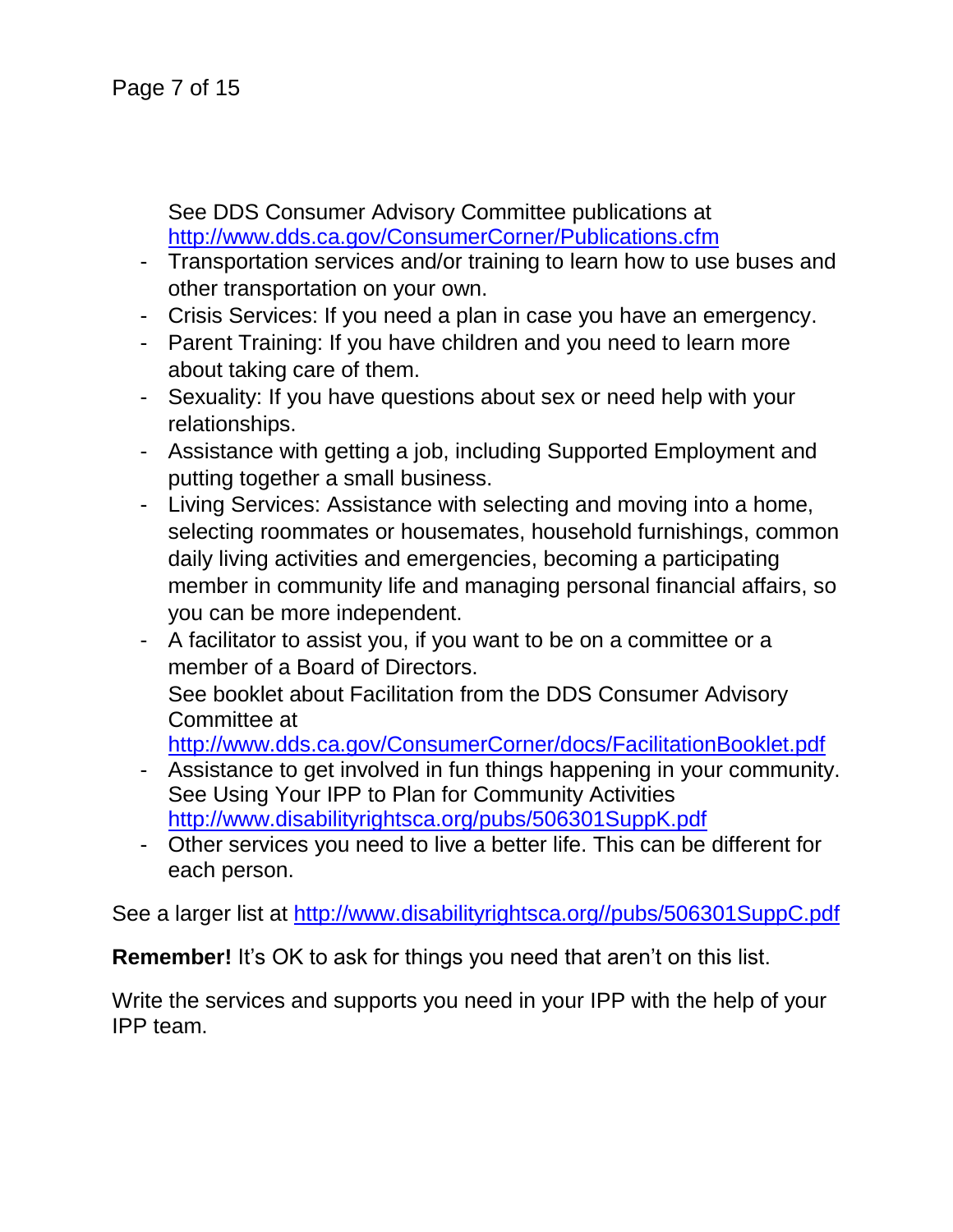For more details on how to get services through your IPP, including sample letters and planners, see

<http://www.disabilityrightsca.org/pubs/506301SuppI.pdf>

#### **The Self-Determination Program**

Another way to receive services paid for by the Regional Center is the Self-Determination Program. The Self-Determination Program will let you have more control over choosing your services and supports. You will get a specific budget each year to purchase the services and supports that you need to make your plan work better for you. You may choose your services and pick which providers deliver those services. You are responsible for staying within your budget. You do not need to join the Self-Determination Program - it is your choice.

See Self-Determination Program publication at <http://www.disabilityrightsca.org/pubs/F07701.pdf>

### **What To Do if No One is Listening to You**

You should have a say in the services and support you get. If people don't listen to you, tell someone. Tell a friend, relative, your service coordinator, your clients' rights advocate, or someone at your local State Council on Developmental Disabilities (SCDD) Regional Office. For a list of your local SCDD Regional (Area Board) Offices, see

<http://www.disabilityrightsca.org/pubs/506301SuppAA.pdf>

#### **Your IPP is a Contract**

The law says the Regional Center must follow certain rules when writing your IPP.

You and the Regional Center must agree and sign the IPP before the services can start or continue.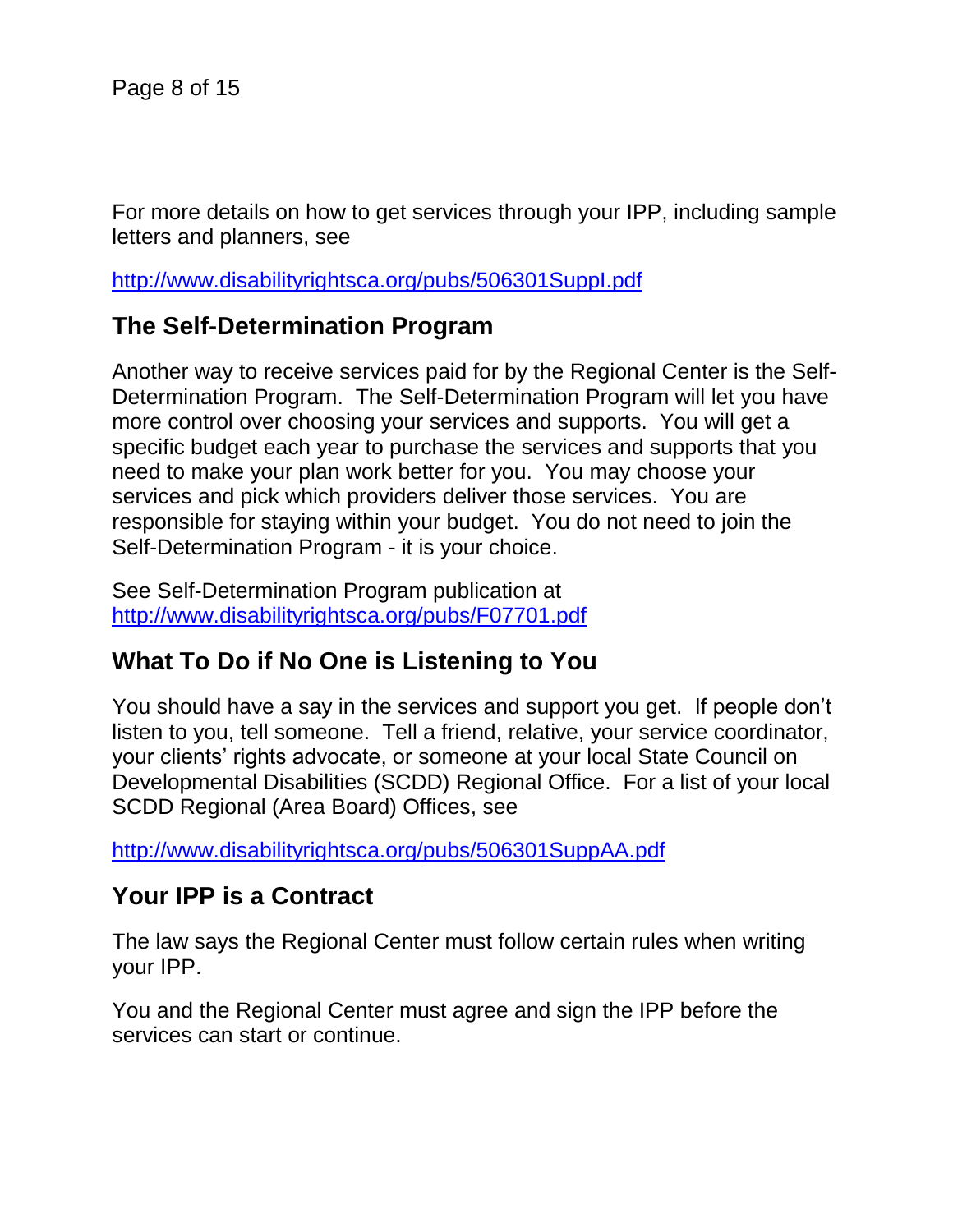### **Your Rights When Signing the IPP**

You have the right to review and think about your IPP before signing in agreement.

Your services cannot start until you and the Regional Center agree on what is in your IPP. When you sign your IPP, you are saying that you agree with what is in your IPP.

If you don't agree with everything that is in your IPP, you don't have to sign it. BUT, you can agree to part of it. Write down what you agree with and what you don't agree with.

If you only agree to part of your IPP, ask your service coordinator to write it out, like this:

*I agree to these parts of my IPP -*

1.

2.

3.

Please start/continue the services that I agree to right away.

*I do not agree to these parts of my IPP -*

1.

2.

3.

Once you do this, the services that you and the Regional Center agreed on can start.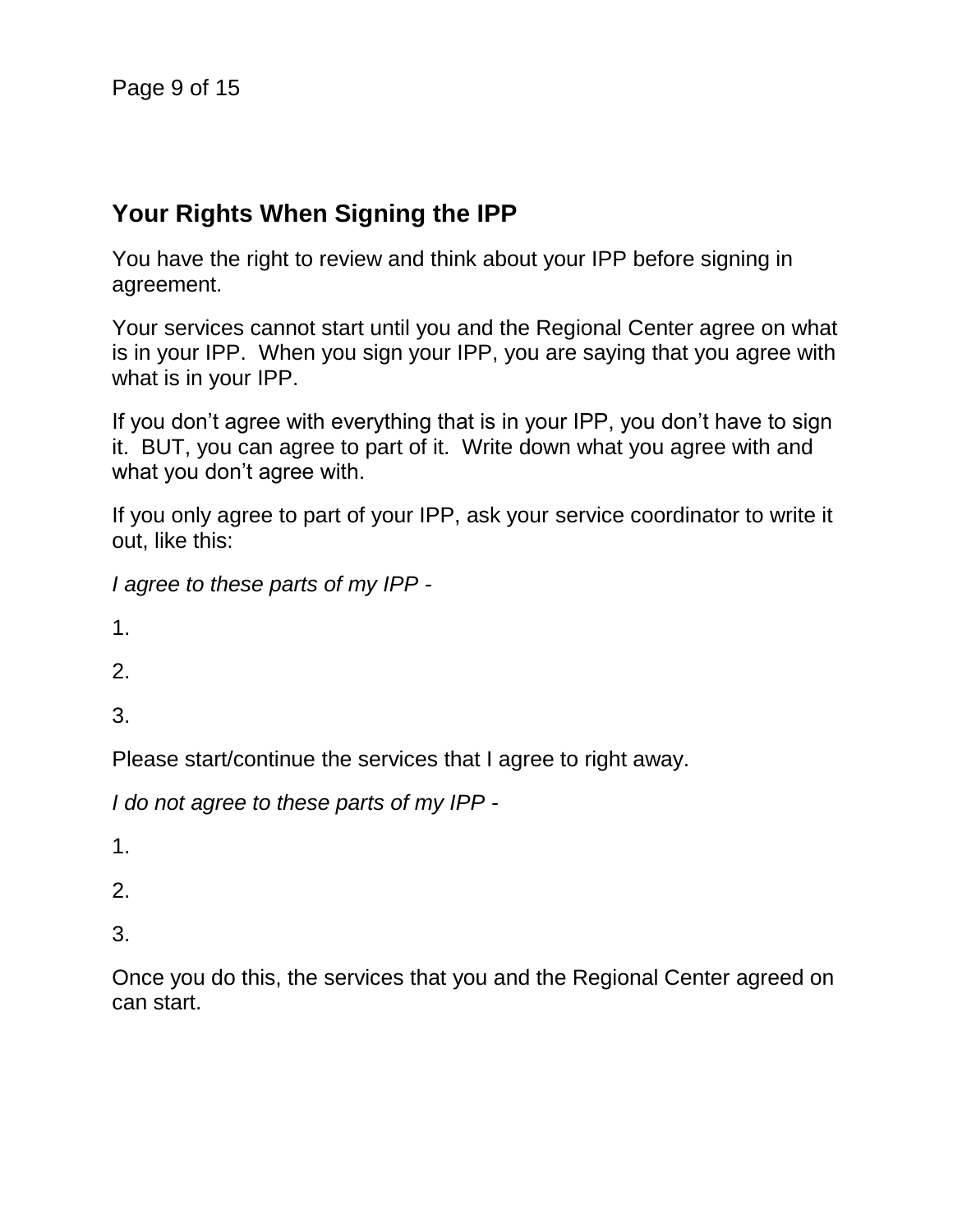## **Your Copy of the IPP**

- Make sure you get a copy of your IPP. The Regional Center can send a copy of your IPP to people who came to your meeting, if you want them to have a copy.
- Go over your IPP with people who care about you. Make sure it has what you want in it.
- If it's in your IPP, the Regional Center must get the services or supports for you.

## **Your Rights if You Disagree with the IPP**

If the Regional Center says **"NO"** to services or supports you want, they must send a letter **within 5 days** telling you why they said **"No,"** and how you can appeal.

If you disagree with the Regional Center about services you want or need, you have a right to **appeal** their decision. If the Regional Center delays or takes too long to make a decision, insist on a decision. You can also treat the delay as a denial and file an appeal.

## **Appealing**

Appealing is not easy, but it is your right to challenge the Regional Center's decision. We will not go into detail about appealing in this guide. To learn about appeals and complaints, see Rights Under the Lanterman Act, chapter 12 at <http://www.disabilityrightsca.org/pubs/506301Ch12.pdf>

To learn how to do an appeal and hearing, see Regional Center Hearing Packet at<http://www.disabilityrightsca.org/pubs/548401.pdf>

### **Remember, It's Your Life**

The Regional Center is there to help you get the life you want. Learn how to speak up for yourself. Join a self-advocacy group or get self-advocacy training.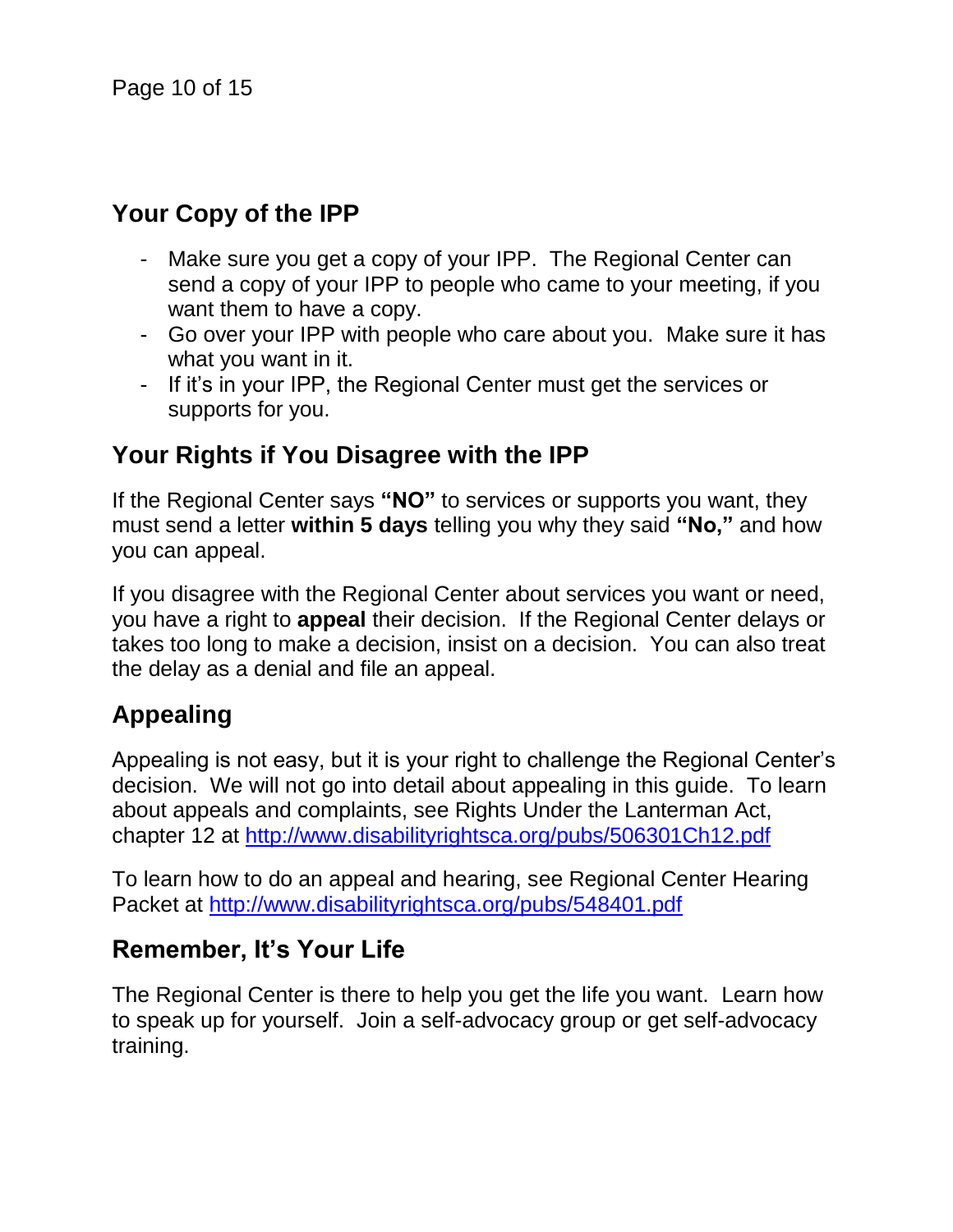The law says you have the right to make choices about your life and to get the services and supports you need to be a member of your community. When you don't agree with a decision that will affect your life, speak up.

#### **Get Help With Your Appeal**

Talk to your SCDD Regional (Area Board) Office, family, friends, circle of support, or Self-Advocacy group for support.

Each Regional Center has a **Clients' Rights Advocate.** Ask the Regional Center who they are and get their phone number. The Clients' Rights Advocate can support you.

The Office of Clients' Rights Advocacy can be reached at this number:

**1-800-390-7032** or go to their website: <http://www.disabilityrightsca.org/about/OCRA.htm>

OR

You can call Disability Rights California: **1-800-776-5746**

**For more information and publications go to [www.disabilityrightsca.org](http://www.disabilityrightsca.org/)**

#### **IPP MEETING PLANNER**

This worksheet can help you plan for your IPP Meeting. Use it to help you think about what you want in the future.

### **A PLACE TO LIVE**

#### **Where do you want to live?**

Stay where I am

My parent's place

My own place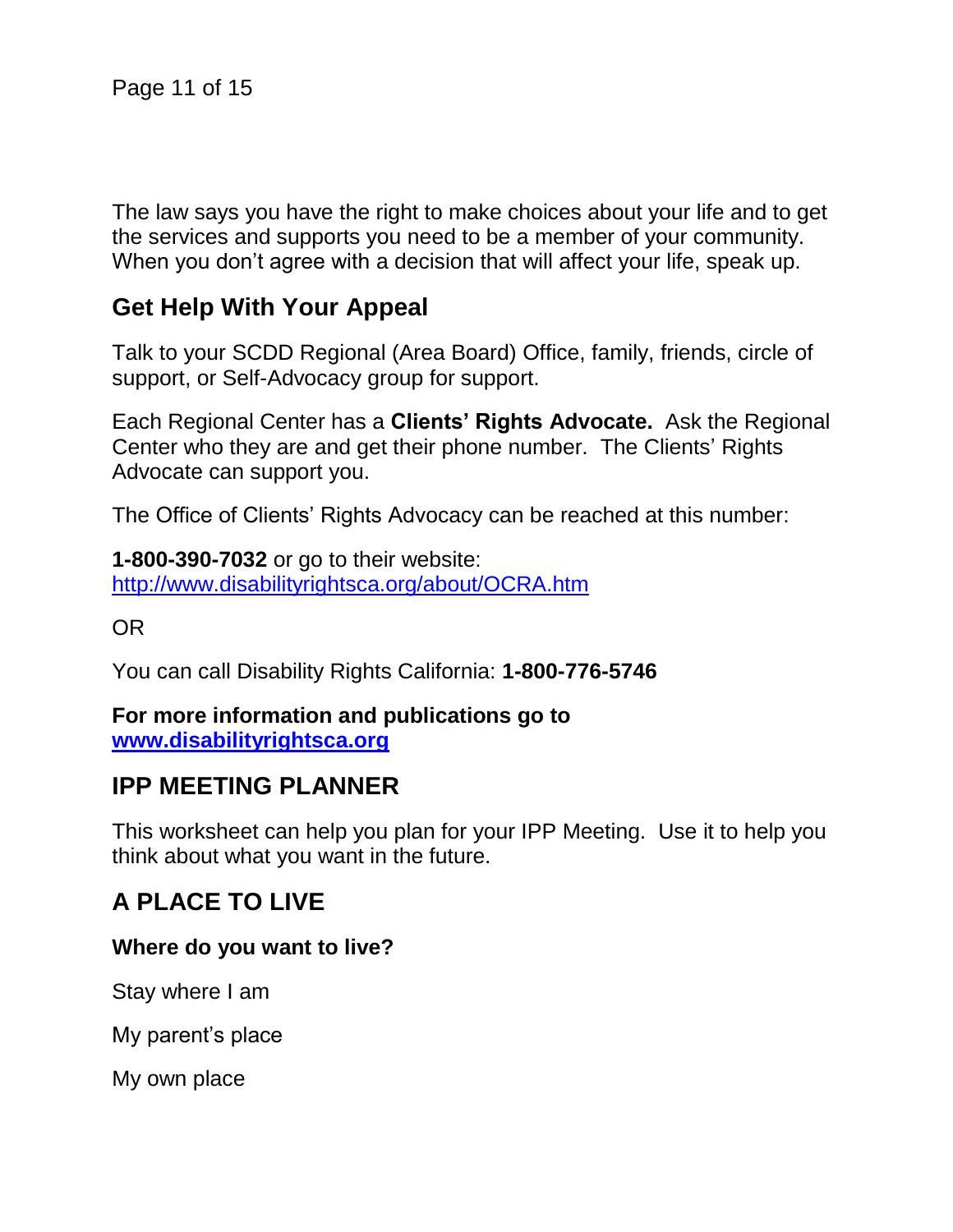Page 12 of 15

With a foster family (Adult Family Home Agency)

A group home

Supported living

Independent Living

My own place with roommates

Other place

#### **What services do you need to help you live where you want?**

More training

Help with managing my money

An attendant or roommate

Help finding a place to live

Someone to give me regular support and help

Help with shopping, cooking, and/or cleaning

Being safe

Other service

## **A PLACE TO WORK OR ATTEND SCHOOL**

#### **Where do you want to work or go to school?**

Stay where I am working now In the community In a workshop or center

#### **What kind of work or school do you want to do?**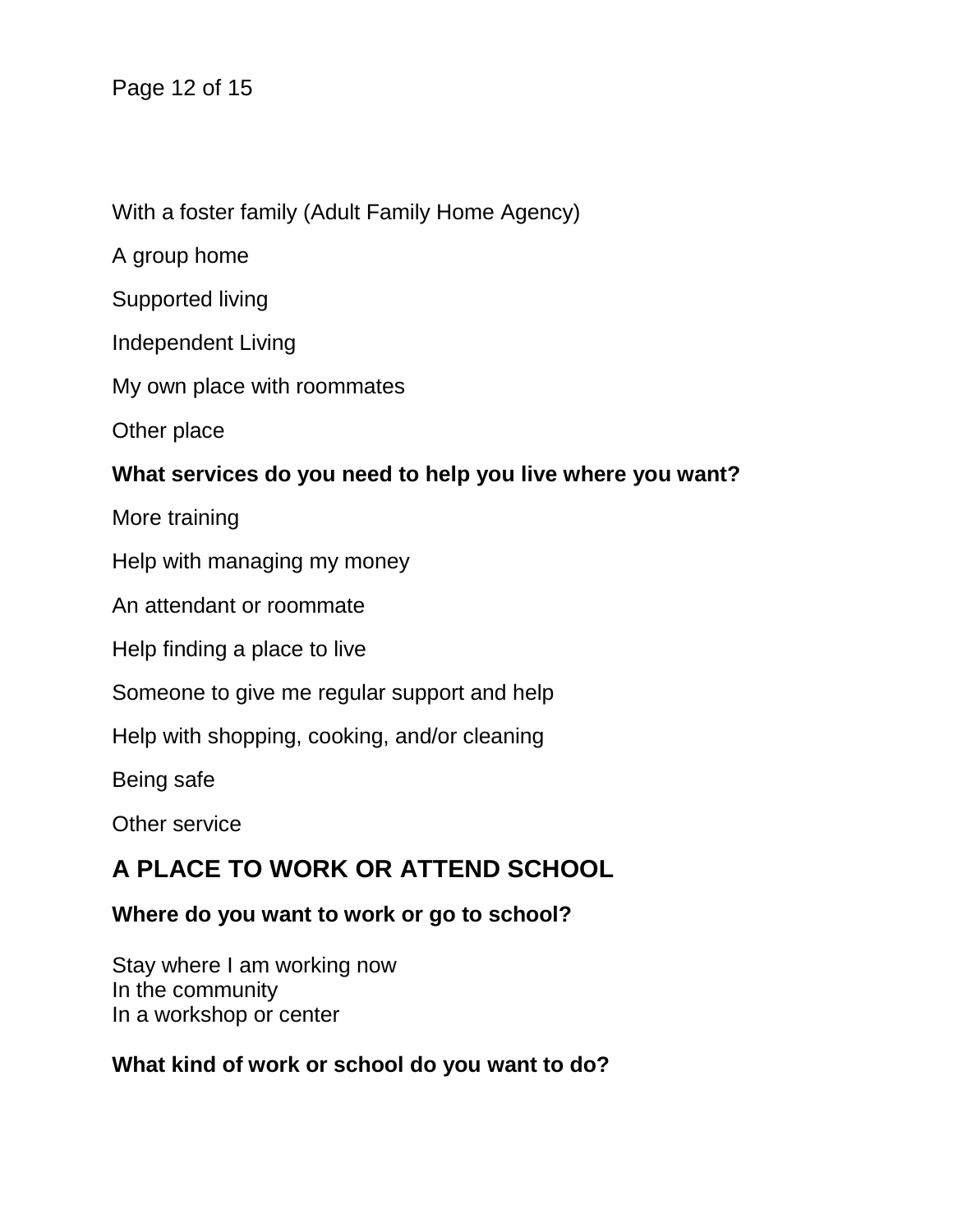Page 13 of 15

Paid work Volunteer work, what interests you? Other type of work College Adult education classes

Other type of school

#### **What services do you need to help with working or going to school?**

Updating a resume Applying for a job A job coach or aide at the job A tutor or note taker Training in a workshop Other training Access to work place or class (like a ramp) **Transportation** Other services or supports

#### **HAVING FUN**

#### **What do you want to do in your free time?**

Visit friends Exercise Shop Go to movies or plays Volunteer work Play sports Listen to music/watch TV Hobby Dating Join a self-advocacy group or People First Help advocate for other people Other activity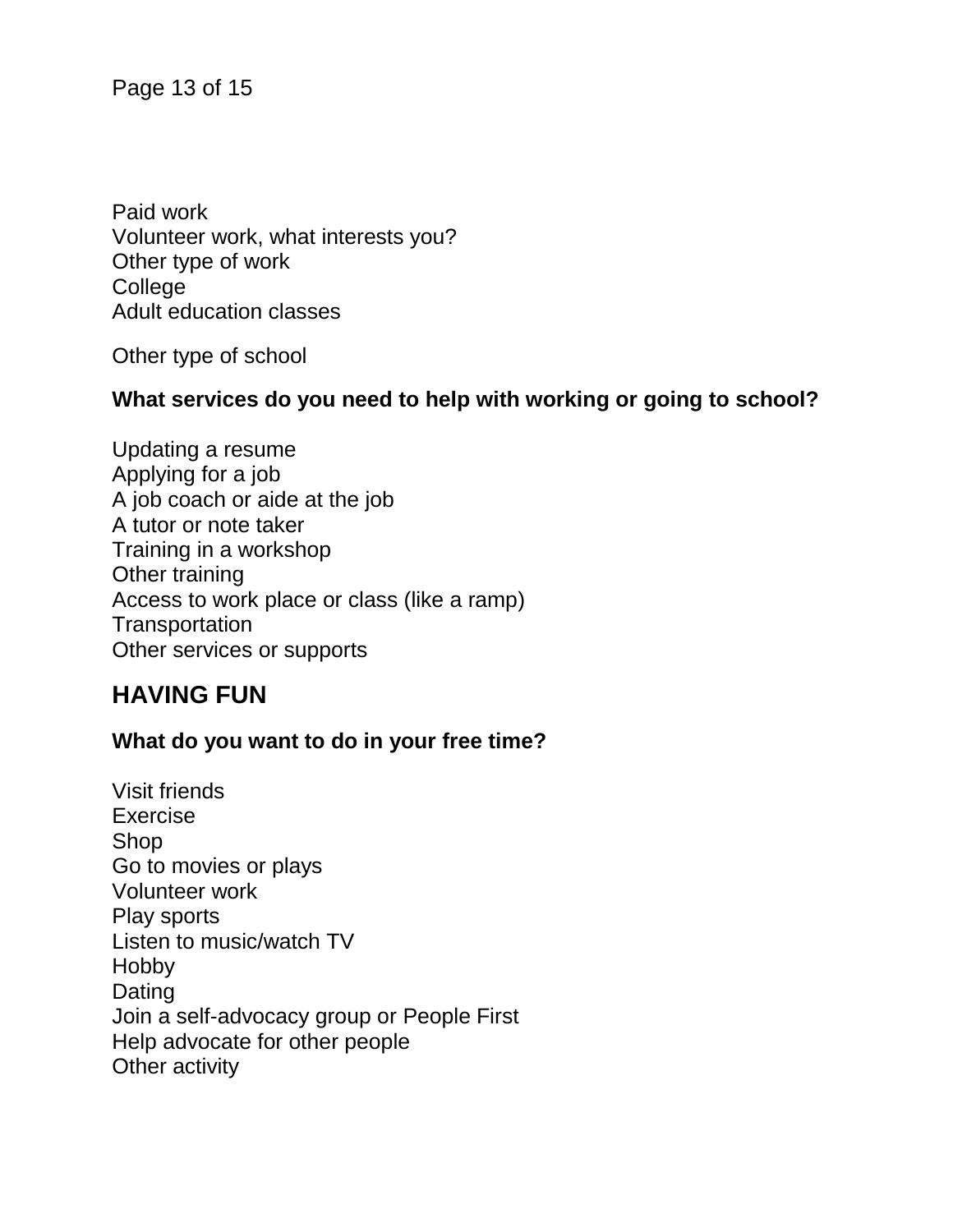Page 14 of 15

#### **What services do you need to assist you to do the things you want to do?**

**Training Attendant Facilitator Transportation** Circle of friends Other services or supports

#### **MEDICAL AND HEALTH**

#### **What medical or health services do you need?**

Doctor services **Counseling** Dentist services Sex education (safe sex, birth control) Staying in shape, exercise or diet Other health services

#### **What other support do you need to access medical or health services?**

**Training Attendant** Someone to ask questions An advocate or lawyer **Facilitator** Other supports

#### **OTHER THINGS**

#### **What other things do you want assistance with?**

**Cooking Transportation**